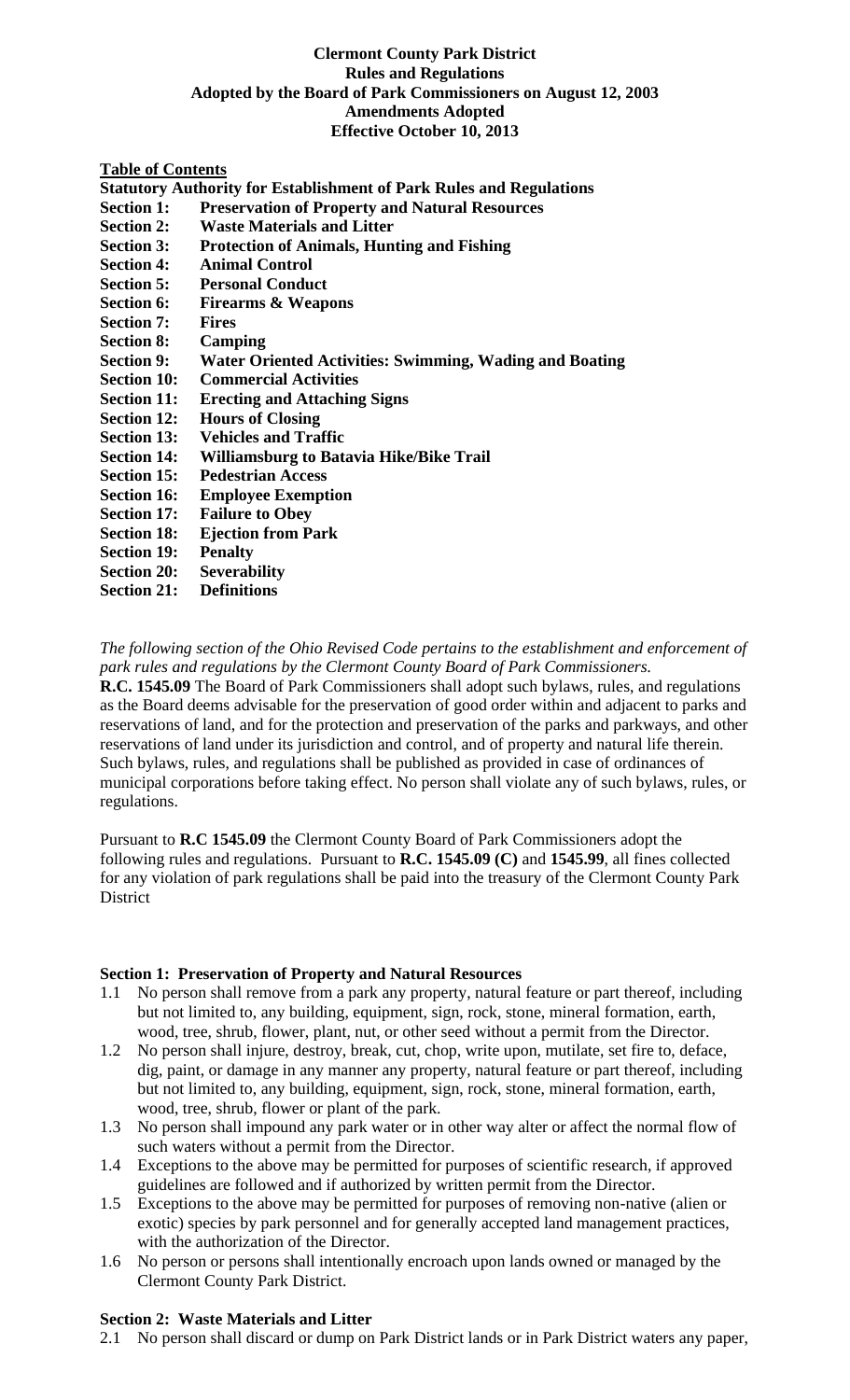garbage, leaves, grass clippings, branches, ashes, bottles, cans, refuse, or foreign materials of any description.

- 2.2 Refuse, garbage, bottles, cans, and other residue of a picnic or other permitted activity must be deposited in receptacles provided for such purposes.
- 2.3 No person shall, adjacent to a park, deposit, discard, dump, or leave behind any noxious or waste materials including, but not limited to, paper, garbage, ashes, or refuse, which may blow, wash, or otherwise be transported into park district lands or waters.
- 2.4 No person shall place or permit to be placed in or adjacent to park district lands or waters any noxious or deleterious substance, either solid or liquid, which may render such waters harmful or inimical to the public health, or to animal and plant life.

# **Section 3: Protection of Animals, Hunting and Fishing**

- 3.1 No person shall hunt, take, pursue with dogs, trap, molest, harm, harass, injure or disturb wild animals or wild birds within the confines of the park, nor shall any person rob or disturb the eggs of any animal or any nest found within the confines of the park.
- 3.2 Special exceptions to the trapping and taking of wild animals may be permitted for purposes of scientific research, if approved guidelines are followed (including the use of humane live trapping methods and the release of the animals) and such trapping is authorized by written permit of the Director.
- 3.3 Park personnel with the approval of the Director may trap and remove animals for preservation purposes.
- 3.4 Fishing is permitted only in areas designated by the Board for that purpose. In permitted areas and waters within a park, fishing is subject to the all Ohio state and federal fish and wildlife statutes, including possession of a valid fishing license where required.
- 3.5 No person shall leave fishing hooks unattended. The use of traps, spears, gigs, or bows and arrows for fishing is prohibited.
- 3.6 No person shall fish in park waters during the hours when the park is closed.

## **Section 4: Animal Control**

- 4.1 Without specific written permission from the Director, no person shall bring into, have, or keep in the park any animal destructive of wildlife. A domestic dog or domestic cat may enter and remain in a park only if such is under constant control and supervision and held on a leash no longer than six feet in length. Dog owners are responsible for cleaning up after their dogs.
- 4.2 No pets or other animals shall be permitted to disturb or become a nuisance to other users of the park.
- 4.3 No person shall release, abandon, or deposit any animal, domestic or wild, into a park without permission from the Director.
- 4.4 No person shall herd, graze, drive, or permit to run at large within a park any cattle, horse, mule, donkey, goat, swine, sheep, or other animals, or any poultry or other fowl, without specific written permission from the Director.
- 4.5 No person shall ride or have under his control a horse in a park without specific written permission from the Director.

# **Section 5: Personal Conduct**

- 5.1 All park visitors shall comply with all sections of the Ohio Revised Code related to criminal law and personal conduct which are in effect and made part hereof while on park property. In addition to the prohibitions as listed in the Ohio Revised Code, no park visitor shall do any of the following:
- 5.2 No person in or adjacent to a park shall engage in riotous, disorderly, boisterous, or other behavior so as to disturb the peace and good order of a park.
- 5.3 No person shall enter a toilet room designated for the exclusive use by the opposite sex.
- 5.4 No person shall engage in any game or activity in a park which endangers other persons.
- 5.5 No person shall gamble or conduct gambling or games of chance in any form in a park.
- 5.6 No person shall loiter in or near any building, toilet, or structure in a park. No person shall loiter in or near a motor vehicle, nor on or about a motorcycle within a park.
- 5.7 No person shall appear on Park District lands or waters in a state of nudity, or commit, perform or engage in lewd, lascivious, obscene, illicit, carnal, or indecent acts or behavior. No person shall engage in any act of public indecency as described in section 2907.09 (A) of the Ohio Revised Code.
- 5.8 No person shall publicly solicit or attempt to solicit another in a park to engage in sexual activity as defined in section 2907.01 of the Ohio Revised Code.
- 5.9 No person shall possess an open container of beer or intoxicating liquor within the park except at Park District residences or at reserved or leased facilities as may be permitted by the Board.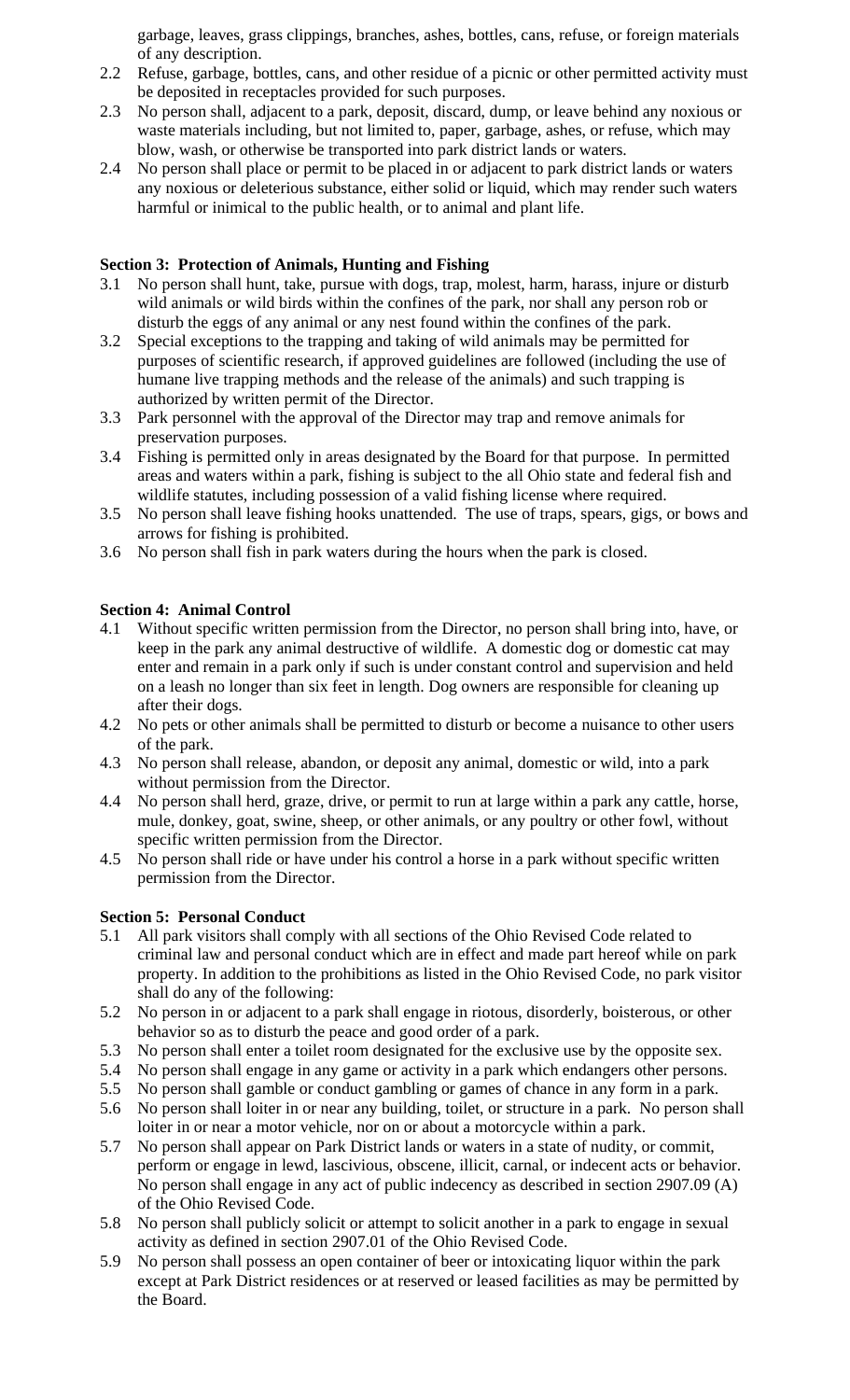### **Section 6: Firearms & Weapons**

- 6.1 No person, subject to the exception in 6.3, except for law enforcement officers, shall carry, possess, discharge, or have under his or her control in a park; firearms of any description, air guns, gas guns, or pellet guns, sling shots, fireworks, explosives or dangerous ordnance of any kind. An exception may be permitted if such person obtains written permission from the Director.
- 6.2 No person shall carry or use bows, cross-bows, long-bows, or arrows in a park except with the written permission of the Director
- 6.3 Persons possessing a valid license issued pursuant to Ohio Revised Code § 2923.125 or § 2923.1213 may carry a concealed handgun while on park property subject to all restrictions imposed by law. Said persons approached by a ranger or other law enforcement officer for a valid law enforcement reason shall immediately notify the ranger or other law enforcement officer that they possesses a valid concealed carry permit and that they are carrying a concealed handgun. Whoever violates section 6.1 thorough 6.3 will be prosecuted under the appropriate state law.

## **Section 7: Fires**

- 7.1 No person shall start, maintain, or assist in maintaining a fire on Park District lands, except for small fires in grills for cooking purposes and other fires in places approved for this purpose. The dumping of ashes or fire from portable picnic grills onto the grass, plants or into trash receptacles is prohibited.
- 7.2 One who starts a fire may not leave the area of that fire until the fire is extinguished.

### **Section 8: Camping**

8.1 No person shall camp or sleep overnight within a park, nor erect tents or temporary lodging or sleeping facilities on park lands without a permit from the Director.

# **Section 9: Water Oriented Activities: Swimming, Wading and Boating**

- 9.1 Swimming and Wading. No person shall swim, bathe, wade, nor enter into any waters in a park where prohibited, or in a manner contrary to regulations prescribed by the Board.
- 9.2 Boats, Canoes, and Watercraft. No person shall place any boat, canoe, raft, or other watercraft of any type upon or in any lake or pond within the boundaries of a park, except in designates areas, without specific written permission from the Director except for boats owned and operated by the Board.

## **Section 10: Commercial Activities**

- 10.1 No person shall sell or offer for sale any article, privilege, or service in a park unless such sale is pursuant to a contract with the Park District.
- 10.2 No person in a park shall beg, peddle, or solicit for money, a privilege, or a service.

#### **Section 11: Erecting and Attaching Signs**

11.1 No person shall erect a sign or attach a sign to property owned or controlled by the Park District, nor shall any person display any placard, notice, advertisement, circular, banner, or statement of any other kind onto property owned or controlled by the Park District without a permit from the Director.

#### **Section 12: Hours of Closing**

- 12.1 Park District lands and waters shall be closed from dark until sunrise. No person except parties holding permits for the use of Park District facilities, participants in Park District sponsored activities, Park District employees on duty, resident caretakers and their guest, and persons using the Chilo Lock #34 Park boat ramp to launch or remove a boat from the Ohio River, shall remain on Park District lands when the park is closed.
- 12.2 Special Closing of Areas

The Director may close areas of the park that have been determined to be hazardous for public use because of weather, water, fire, construction, or other situations involving public health, safety, or welfare, or to ensure the safety and good order of the park, or to facilitate the management and protection of natural resources within the park. No Person shall be permitted to enter, remain, stop, or park within the areas of any park that have been closed without written permission from the Director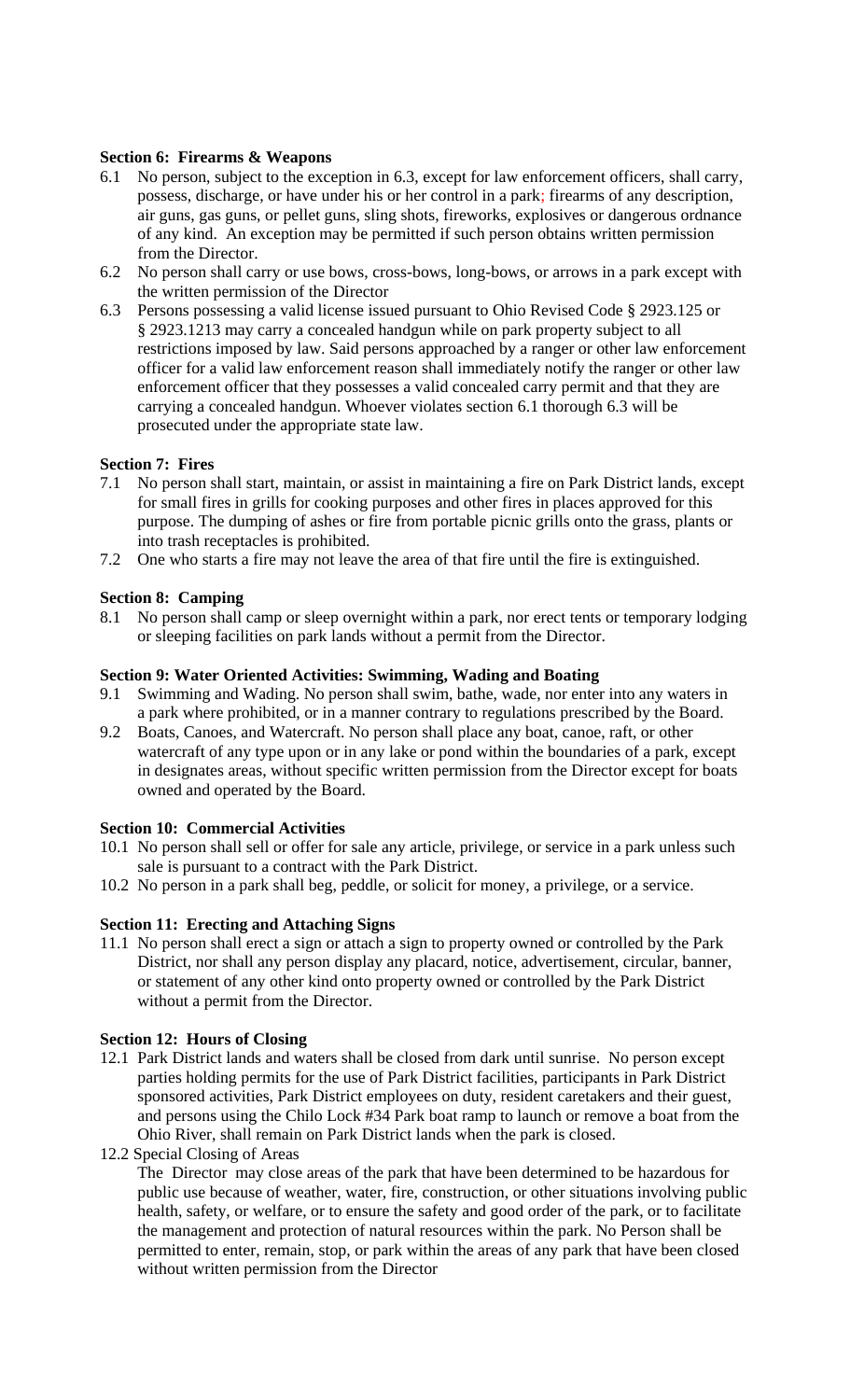## **Section 13: Vehicles and Traffic**

- 13.1 All motor vehicles and operators shall comply with all sections of the Ohio Revised Code related to motor vehicles and operators which are in effect and made part hereof while on park property. In addition to the prohibitions as listed in the Ohio Revised Code no park visitor shall do any of the following:
- 13.2 No person shall operate a vehicle in a park in such a manner as to endanger the operator, any other person, park property, or any animal in the park.
- 13.3 No person shall operate a snowmobile or any unlicensed motor vehicle of any kind in a park.
- 13.4 No person in a park shall drive around, cause to be moved, or damage any traffic barricade or barrier.
- 13.5 No person in a park shall operate a vehicle in excess of the posted speed limit.
- 13.6 No person shall leave a vehicle in a park during hours when the park is closed.

## **Section 14: Williamsburg to Batavia Hike/Bike Trail**

- 14.1 The hike/bike trail is for hiking and biking only where posted.
- 14.2 No motorized vehicles are permitted on the hike/bike trail where posted. Motorized wheelchairs, mobility scooters, and similar devices approved by the federal government as a medical device used by an individual with a mobility disability for the purpose of indoor and/or outdoor locomotion are permitted in parks and facilities and on trails owned and managed by the Park District.
- 14.3 No horses are permitted on the hike/bike trail where posted. Dogs must be on a leash that is less than six feet long.

## **Section 15: Pedestrian Access**

- 15.1 Persons traveling through or within a park are to travel on pedestrian trails where such have been established and appropriately marked. Those not traveling on pedestrian trails must have written permission of the Director.
- 15.2 No motorized vehicles are permitted on the pedestrian trails. Motorized wheelchairs, mobility scooters, and similar devices approved by the federal government as a medical device used by an individual with a mobility disability for the purpose of indoor and/or outdoor locomotion are permitted in parks and facilities and on trails owned and managed by the Park District.

## **Section 16: Employee Exemption**

16.1 To the extent necessary for the performance of their authorized duties, employees shall be exempt from the provisions of these Rules and Regulations.

## **Section 17: Failure to Obey**

17.1 No person in or adjacent to a park shall fail or refuse to comply with any reasonable order relating to the regulation, direction, or control of traffic, or to any order lawfully given by a park ranger or any other law enforcement officer.

## **Section 18: Ejection from Park**

18.1 Rangers, law enforcement officers, park employees or their agents may order any person violating any provision of these Rules and Regulations or the laws of the State of Ohio to leave the park. No person shall fail to obey such an order.

## **Section 19: Penalty**

19.1 Pursuant to Ohio Revised Code §1545.99 any person who violates a rule or regulation adopted under these Park District Rules and Regulations for which a similar violation under state law does not bear a penalty or for which there is no similar violation under state law, will receive a fine of not more than one hundred fifty dollars for a first offense and not more than one thousand dollars for each subsequent offense.

## **Section 20: Severability**

20.1 Each section of these Rules and Regulations and every part of each section are independent sections. If any provisions of a section of these codified by-laws or the application thereof to any person or circumstance is held invalid, the invalidity does not